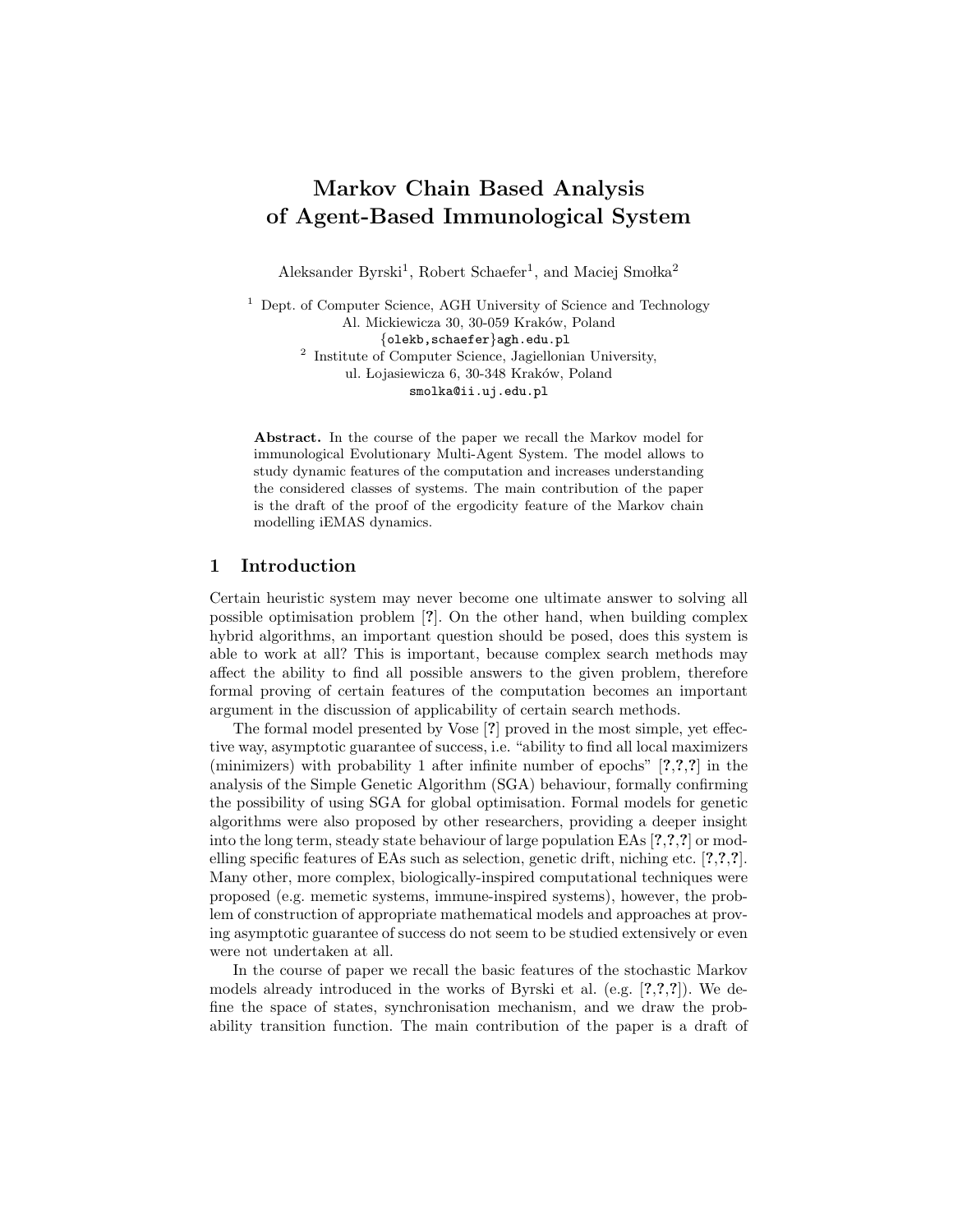the sequence of actions proving the ergodicity of Markov chain constructed for iEMAS (immunological Evolutionary Multi Agent System introduced by Byrski and Kisiel-Dorohinicki [?]) by transferring the system between two arbitrarily chosen states. The formal proof for EMAS (predecessor of iEMAS, being a general optimisation system leveraging paradigms of evolutionary computation and agency, introduced by Cetnarowicz [?]) ergodicity has already been submitted for publication, we will follow with full proof of ergodicity of iEMAS in the near future.

## 2 Evolutionary and Immunological Agent-Based Computation

EMAS and iEMAS are general-purpose optimisation systems leveraging paradigms of evolutionary computation and agency, following work of Cetnarowicz [?]) that has already proven its efficiency for certain class of problems (see e.g., [?,?,?]).

In the simplest possible model of an evolutionary multi-agent system there is one type of agents and one resource defined. Genotypes of agents represent feasible solutions to the problem.



Fig. 1. Evolutionary (EMAS) and immunological (iEMAS) multi-agent system

Energy is exchanged by agents in the process of evaluation. The agent increases its energy when it finds out that one (e.g. randomly chosen) of its neighbours, has lower fitness. In this case, the agent takes part of its neighbour's energy, otherwise, it passes part of its own energy to the evaluated neighbour. The level of life energy triggers actions of death and reproduction (low energy causes death while high energy makes reproduction possible). Attaining predefined level of energy may lead an agent also to migrate from one evolutionary island to another (see Fig. ??).

Immune-inspired approaches were applied to many problems, such as classification or optimisation (e.g. [?]). The most often used algorithms of clonal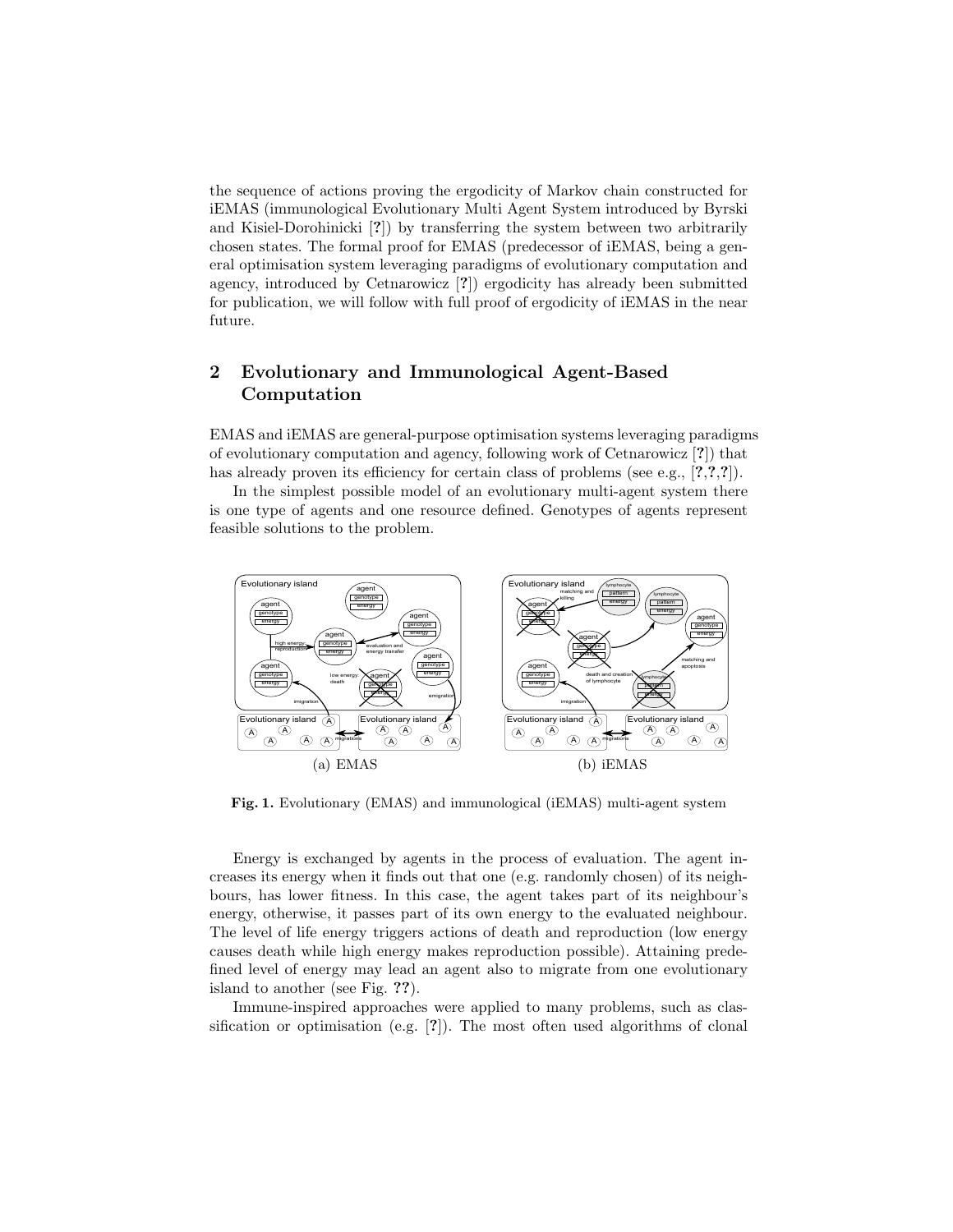and negative selection correspond to their origin and are used in a variety of applications [?].

The main idea of applying immunological inspirations to speed up the process of selection in EMAS is based on the assumption that 'bad' phenotypes come from 'bad' genotypes. Thus, a new group of agents (acting as lymphocyte T-cells) may be introduced [?]. They are responsible for recognising and removing agents with genotypes similar to the genotype pattern possessed by these lymphocytes. Another approach may introduce specific penalty applied by T-cells for recognised agents (certain amount of the agent's energy is removed) instead of removing them from the system. The general structure of iEMAS (immunological EMAS) is presented in Fig. ??.

Of course there must exist some predefined affinity (lymphocyte-agent matching) function, which may be based, e.g., on the percentage difference between corresponding genes. Agents-lymphocytes are created in the system after the action of death. The late agent genotype is transformed into lymphocyte patterns by means of mutation operator, and the newly created lymphocyte (or group of lymphocytes) is introduced into the system.

In both cases, new lymphocytes must undergo the process of negative selection. In a specific period of time, the affinity of immature lymphocytes' patterns to 'good' agents (possessing relatively high amount of energy) is tested. If it is high (lymphocytes recognize 'good' agents as 'non-self') they are removed from the system. If the affinity is low, it is assumed that they will be able to recognize 'non-self' individuals ('bad' agents) leaving agents with high energy intact. The life span of lymphocytes is controlled by specific, renewable resource (strength), used as a counter by the lymphocyte agent (see Fig. ??).

## 3 Agent-based management and synchronisation

We start considerations from evolutionary multi-agent systems solving global optimisation problems (cf. [?]), which consist in finding all global minimizers of a given nonnegative fitness function over a finite genetic universum  $U$  with cardinality r. EMAS agents belong to a predefined finite set Ag. Every active agent is assigned to a location (evolutionary island) from the set  $Loc = \{1, \ldots, s\}$ . The locations are interconnected with channels along which agents can migrate. A channel topology is given by a symmetric relation  $Top \subset Loc^2$ .

Continuing considerations presented in e.g. [?,?] we focus on the Immunologically based Evolutionary Multi-Agent System (iEMAS) that contains (besides dynamic collection of agents that belong to the predefined finite set Ag identical to the one of EMAS) a dynamic collection of lymphocytes that belong to the finite set  $T_c$ . Lymphocytes are unambiguously indexed by the genotypes from U, so that  $\#Tc = \#U = r$ .

The lymphocytes have a similar structure as the agents previously defined, however, their actions differ (because their goals differ from the agents' goals) and their total energy does not have to be constant.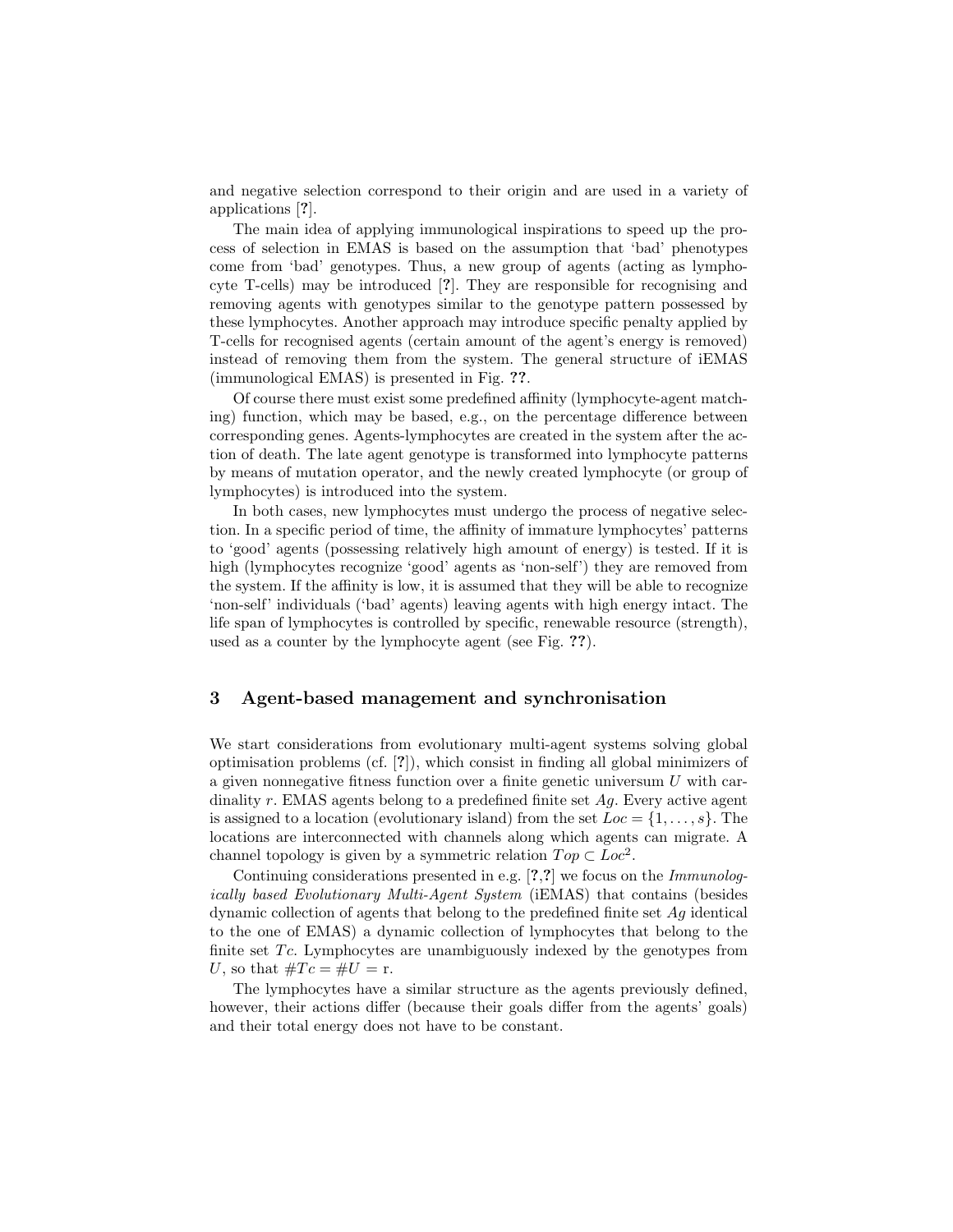iEMAS may be modeled as the following tuple:

$$
\langle U, \{P_i\}_{i \in Loc}, Loc, Top, Ag, \{agsel_i\}_{i \in Loc}, \{LA_i\}_{i \in Loc}, MA, \omega, Act,
$$
  
\n
$$
\{typesel_i\}_{i \in Loc}, \{tcsel_i\}_{i \in Loc}, Tc, Tcact \rangle
$$
 (1)

where:

- $-MA$  (master agent) is used to synchronize the work of the locations; it allows to perform actions in particular locations. This agent is also used to introduce necessary synchronisation into the system.
- $-$  locsel :  $X \rightarrow \mathcal{M}(Loc)$  is the function used by MA to determine which location should be allowed to perform the next action,
- $-LA_i$  (local agent) is assigned to each location; it is used to synchronize the work of computational agents present in its location,  $LA<sub>i</sub>$  chooses the computational agent and lets it evaluate a decision and perform the action, at the same time asking MA whether this action may be performed.
- $-$  agsel<sub>i</sub>:  $X \to \mathcal{M}(U \times P_i)$  is a family of functions used by local agents to select the agent that may perform the action, so every location  $i \in Loc$  has its own function  $asel_i$ .
- $-\omega: X \times U \to \mathcal{M}(Act)$  is a function used by agents for selecting actions from the set Act; both these symbols will be described later.
- $-$  Act is a predefined, finite set of actions.
- $-$  typesel<sub>i</sub> is a function used to select the type of agent in *i*-th location to interact with the system in the current step,
- $-$  tcsel<sub>i</sub> is used to choose a lymphocyte in *i*-th location to interact with the system in the current step,
- $-\varphi$  is the decision function for lymphocytes,
- $-$  T cact is a set of actions that may be performed by lymphocytes.

Hereafter  $\mathcal{M}(\Omega)$  shall stand for the space of probabilistic measures over  $\Omega$ .

In order to design a Markov model of the system with relaxed synchronisation (i.e. such that agents present in different locations may act in parallel), a timing mechanism must be introduced, i.e. all state changes must be assigned to subsequent time moments  $t_0, t_1, \ldots$ 

In Fig. ?? the scheme of the synchronisation mechanism built using agents,  $LA_i, i \in Loc$  and  $MA$  is presented.

The computational agent  $CA$  present in the location  $i$  in every observable time moment chooses an action it wants to perform and asks its supervisor (local agent  $LA<sub>i</sub>$ ) for a permission to carry on. Then it suspends its work waiting for the permission. When the permission is granted and the decision assigned to the considered action is positive, the computational agent changes the state of the location. Afterwards the agent suspends its work again in order to get a permission to perform a subsequent action. The immunological agent  $TC$  works in a similar way to CA, managing behaviour of a single lymphocyte.

The local agent  $LA_i$  receives signals containing actions to be performed from all its agents. Then chooses one computational agent which should try to perform its action. This action is reported to the master agent  $MA$  and after receiving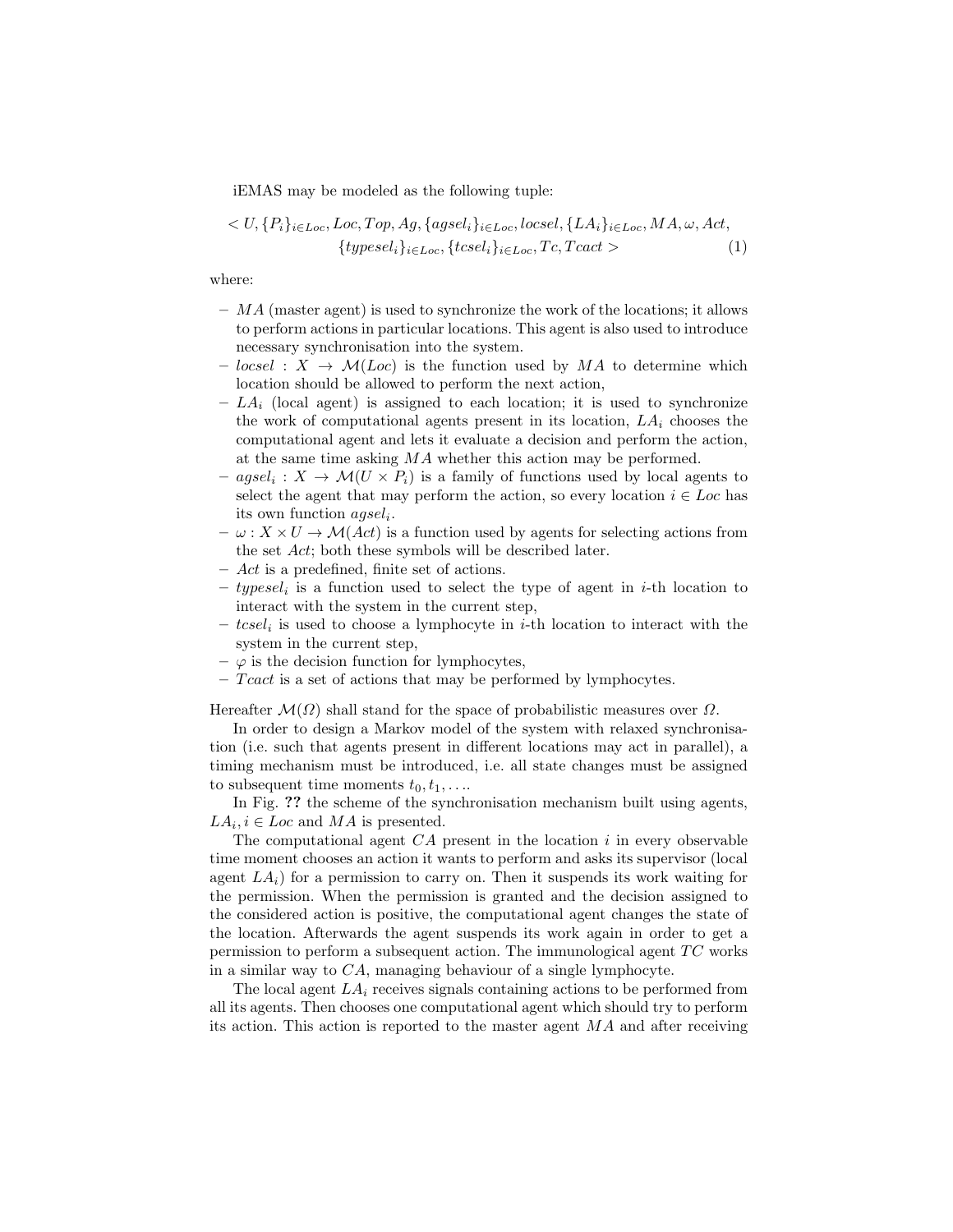

Fig. 2. Scheme of the synchronisation mechanism

permission, the computational agent can perform the action. All other agents are stopped from performing their actions.

The master agent MA waits for all requests from location and then chooses randomly one location. If this location asks for permission to perform global action, then it is granted this permission and all other locations are rejected. Otherwise all locations which asked for the permission to perform global action are rejected and all those asking for permission to perform local action — are granted.

#### 4 System state

In this section we cite the description of EMAS state and extend it by adding a matrix describing iEMAS state (following [?]).

#### 4.1 EMAS state

Let us introduce the set of three-dimensional, incidence and energy matrices  $x \in X$  with s layers (corresponding to all locations)  $x(i) = \{x(i, gen, n), gen \in X\}$ U,  $n \in P_i$ ,  $i \in Loc$ . The layer  $x(i)$  will contain energies of agents in *i*-th location. In other words, if  $x(i, gen, k) > 0$ , it means that the k-th clone of the agent containing the gene  $gen \in U$  is active, its energy equals  $x(i, gen, k)$  and it is located in  $i$ -th location.

We introduce the following coherency conditions:

- $(\cdot, j, k)$ -th column contains at most one value greater than zero, which expresses that the agent with  $k$ -th copy of j-th genotype may be present in only one location at a time, whereas other agents containing copies of  $j$ -th genotype may be present in other locations;
- incidence and energy matrices' entries are non-negative  $x(i, j, k) \geq 0, \forall i =$  $1, \ldots, s, \, j = 1, \ldots, r, \, k = 1, \ldots, p \, \text{ and } \sum_{i=1}^{s} \sum_{j=1}^{r} \sum_{k=1}^{p} x(i, j, k) = 1,$ which means that total energy contained in the whole system is constant, equal to 1;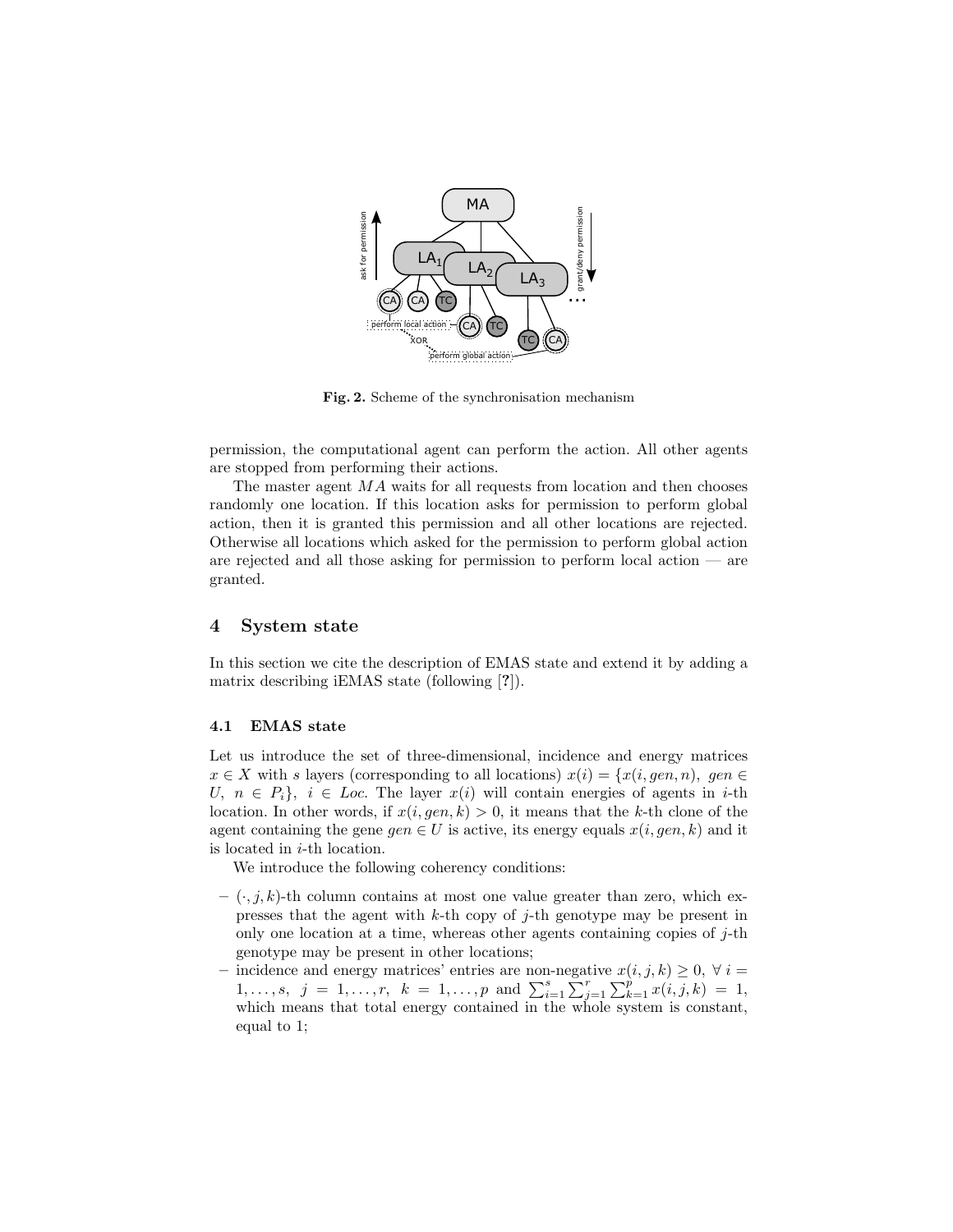- each layer  $x(i)$  contains at most  $q_i$  values greater than zero, which denotes the maximum capacity of the  $i$ -th location, moreover, the quantum of energy  $\Delta e$  is lower or equal than total energy divided by the maximal number of individuals that may be present in the system  $\Delta e \le \frac{1}{\sum_{i=1}^s q_i}$  which allows us to achieve maximal population of agents in the system;
- reasonable values of P asonable values of p should be greater or equal to 1 and less or equal to  $\sum_{i=1}^{s} q_i$ ; we assume that  $p = \sum_{i=1}^{s} q_i$  which assures that each configuration of agents in locations is available, respecting the constrained total number of active agents  $\sum_{i=1}^{s} q_i$ ; increasing p over this value does not enhance the descriptive power of the presented model;
- the maximal number of copies for each location  $\#P_i$  should not be less than  $q_i$ , because we want to allow a system state in which a particular location is filled with clones of one agent; obviously increasing  $\#P_i$  over  $q_i$  is only a formal constraint relaxation, so finally we assume that  $#P_i = q_i$ .

Gathering all these conditions, the set of three-dimensional incidence and energy matrices may be described in the following way.

$$
\Lambda = \left\{ \text{ince } \in \{0, \Delta e, 2 \cdot \Delta e, 3 \cdot \Delta e, \dots, m \cdot \Delta e\}^{s \cdot r \cdot p}, \Delta e \cdot m = 1, \\ \sum_{i=1}^{s} \sum_{j=1}^{r} \sum_{k=1}^{p} x(i, j, k) = 1, \forall i = 1, \dots, s : \sum_{j=1}^{r} \sum_{k=1}^{p} [x(i, j, k) > 0] \le q_i, \quad (2) \\ \forall i = 1, \dots, s, \ j = 1, \dots, r, \ k \notin P_i : \ x(i, j, k) = 0, \\ \forall j = 1, \dots, r, \ k = 1, \dots, p : \sum_{i=1}^{s} [x(i, j, k) > 0] \le 1 \right\}
$$

where [·] denotes the value of the logical expression contained in the parentheses.

#### 4.2 iEMAS state

In addition to the EMAS state describing the location and energy of agents (see (??)), we need to consider a set of matrices containing similar information for lymphocytes. Yet there is no need to assure the constant total energy for lymphocytes. We describe this additional set of lymphocyte incidence and energy matrices in the following way:

$$
\Gamma = \left\{t \text{cince } \in [0, \Delta e, \dots, n \cdot \Delta e]^{r \cdot s} : \forall i = 1, \dots, s \sum_{j=1}^{r} [t \text{cince}(i, j) > 0] \le t \text{cqs}\right\}
$$
  
and  $\forall j = 1, \dots, r \sum_{i=1}^{s} [t \text{cince}(i, j) > 0] \le 1\right\}$  (3)

where  $t$ cince $(i, j)$  stands for energy of  $tc_j$  being active in the location i. The integers  $tcq_i$ ,  $j = 1, \ldots, s$  stand for the maximum number of lymphocytes in particular locations. It is most convenient to assume  $tcq_j = q_j, \forall j = 1, \ldots, s$ .

The space of iEMAS states is defined as follows:

$$
X = \Lambda \times \Gamma \tag{4}
$$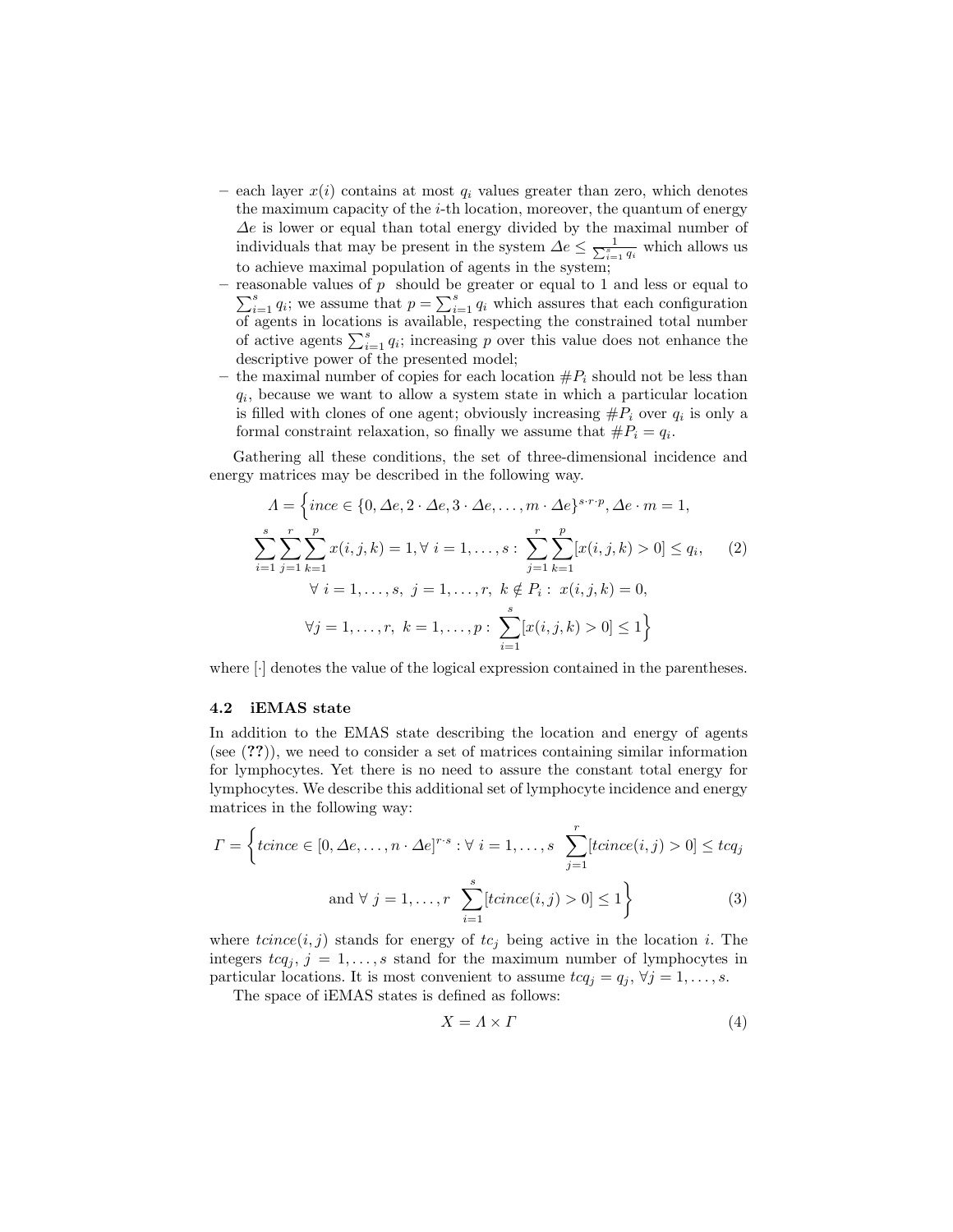## 5 System behaviour

Let us denote by  $X_{gen}$  the subset of states in which there are active agents with genotype  $gen \in U$  or an active lymphocyte.

### 5.1 EMAS behaviour

Each action  $\alpha \in Act$  will be represented as the pair of function families  $(\{\delta_{\alpha}^{gen}\}_{gen\in U}, \{\vartheta_{\alpha}^{gen}\}_{gen\in U})$ . The functions

$$
\delta_{\alpha}^{gen}: X \to \mathcal{M}(\{0,1\})
$$
 (5)

represent the decision to be taken: whether the action can be performed or not. The action  $\alpha$  is performed with the probability  $\delta_{\alpha}^{gen}(x)(1)$  by the agent  $ag_{gen,n}$ at the state  $x \in X$  and rejected with the probability  $\delta_{\alpha}^{gen}(x)(0)$ .

Next, the formula

$$
\vartheta_{\alpha}^{gen}: X \to \mathcal{M}(X) \tag{6}
$$

defines the non-deterministic state transition functions, so that  $\vartheta_{\alpha}^{gen}$  is caused by the execution of the action  $\alpha$  by the agent  $ag_{gen,n}$ . Because the function is invoked only if the agent in active, it is enough to define its restriction  $\vartheta_{\alpha}^{gen} | X_{gen} |$ and take an arbitrary value on  $X \setminus X_{gen}$ .

If any action is rejected, the trivial state transition

$$
\vartheta_{null}: X \to \mathcal{M}(X) \tag{7}
$$

such that for all  $x \in X$ 

$$
\vartheta_{null}(x)(x') = \begin{cases} 1 & \text{if } x = x' \\ 0 & \text{otherwise} \end{cases}
$$
 (8)

is performed.

The probability transition function for the action  $\alpha$  performed by the agent containing the genotype gen

$$
\varrho^{gen}_{\alpha}: X \to \mathcal{M}(X) \tag{9}
$$

is given by the formula

$$
\varrho_{\alpha}^{gen}(x)(x') = \delta_{\alpha}^{gen}(x)(0) \cdot \vartheta_{null}(x)(x')
$$
  
 
$$
+ \delta_{\alpha}^{gen}(x)(1) \cdot \vartheta_{\alpha}^{gen}(x)(x')
$$
 (10)

where  $x \in X$  denotes a current state and  $x' \in X$  a consecutive state resulted from the conditional execution of  $\alpha$ .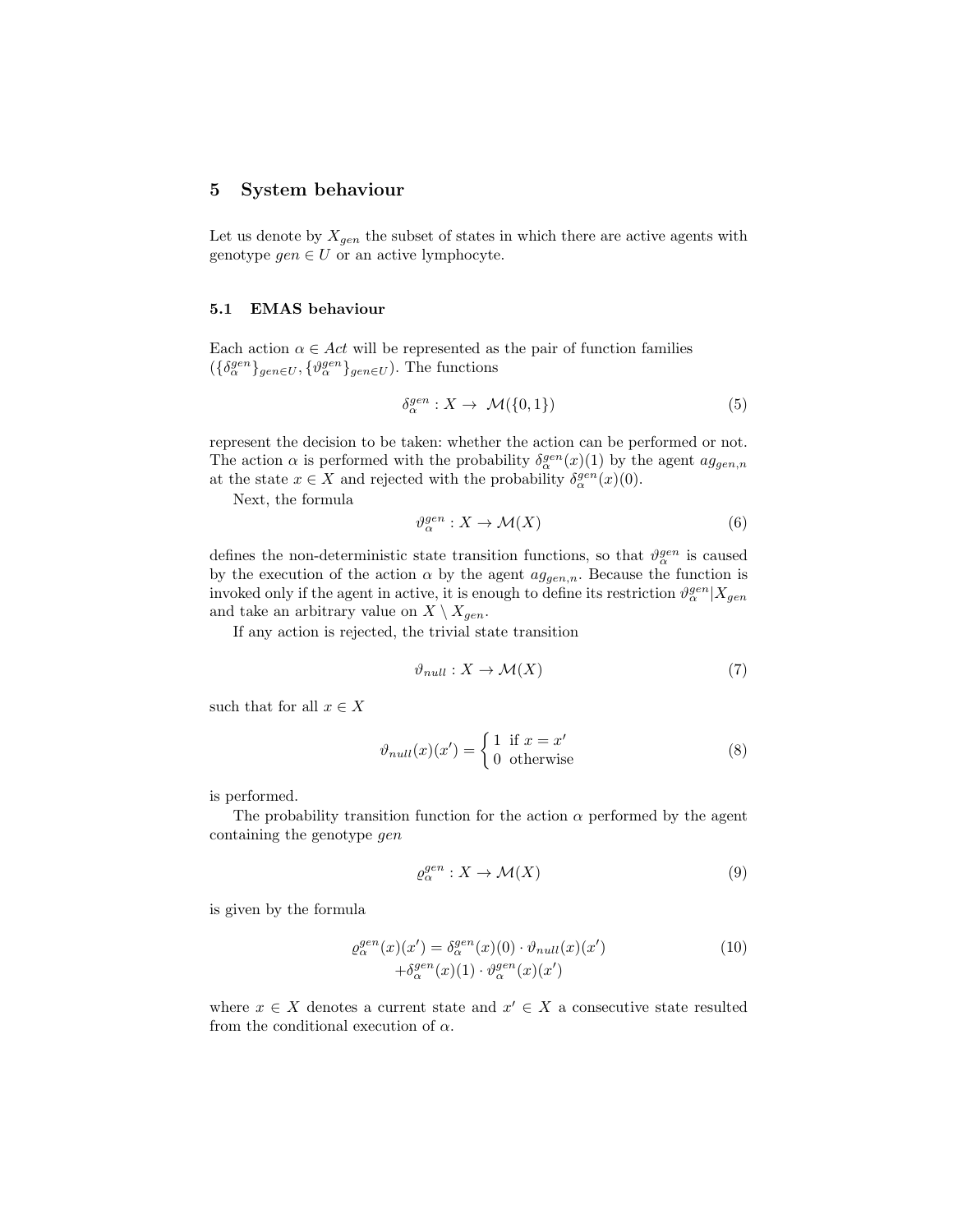#### 5.2 iEMAS behaviour

We introduce the function  $typesel_i$  choosing which type of agents will have the possibility of performing the action:

$$
typesel_i: X \to \mathcal{M}(\{0,1\})
$$
\n<sup>(11)</sup>

when  $\theta$  is chosen, one of the agents is activated, when  $1$  — the lymphocyte.

The function choosing which agent will be activated  $agsel<sub>i</sub>$  is like in EMAS but it now depends in some way on the extended state from  $X$  defined by  $(??)$ . Now we introduce a new function that will choose which lymphocyte will be activated:

$$
tcsel_i: X \to \mathcal{M}(Tc) \tag{12}
$$

The function  $\omega$  choosing the action for the active agent remains intact, though its domain changes (because of the new state definition, see (??)).

The function choosing the action for the active lymphocyte is the following:

$$
\varphi: U \times X \to \mathcal{M}(Tccct) \tag{13}
$$

We will use the family of functions  $\eta_{\alpha}^{gen} : X \to \mathcal{M}(X)$  where  $gen \in U$ ,  $\alpha \in \text{Teact.}$  Each of them expresses the probability transition imposed by the lymphocyte  $tc_{gen}$  that performs the action  $\alpha \in T \text{cat.}$  They are given by the general formula:

$$
\eta_{\alpha}^{gen}(x)(x') = \gamma_{\alpha}(gen, x)(\{0\}) \cdot \vartheta_{null}(x)(x') + \gamma_{\alpha}(gen, x)(\{1\}) \cdot \kappa_{\alpha}^{gen,n}(x)(x') \tag{14}
$$

The agents' and lymphocytes' actions may be divided into two distinct types: global — they change the state of the system in two or more locations, so only one global action may be performed at a time, local — they change the state of the system inside one location respecting only the state of local agents, only one local action for one location may be performed at a time.

Therefore we divide the Act set in the following way:  $Act = Act_{gl} \cup Act_{loc}$ and accordingly,  $T \text{cat} : T \text{cat} = T \text{cat}_{gl} \cup T \text{cat}_{loc}$ . Speaking informally, local actions (elements of  $Act_{loc}, Tcat_{loc}$ ) change only the entries of the layer  $x(i)$ of the incidence and energy matrices if the location  $i \in Loc$  contains the agent performing a certain action. Moreover, these actions do not depend on other layers of  $x$ . The action *null* is obviously "the most local one", because it does not change anything at all.

In the case of EMAS and iEMAS, actions such as evaluation or lymphocyte pattern matching may be perceived as local, at the same time action of migration is perceived as global. The above-stated conditions may be defined formally and may be used to prove commutativity of iEMAS (cf.  $[?,?]$ ), however here we skip this proof because lack of space.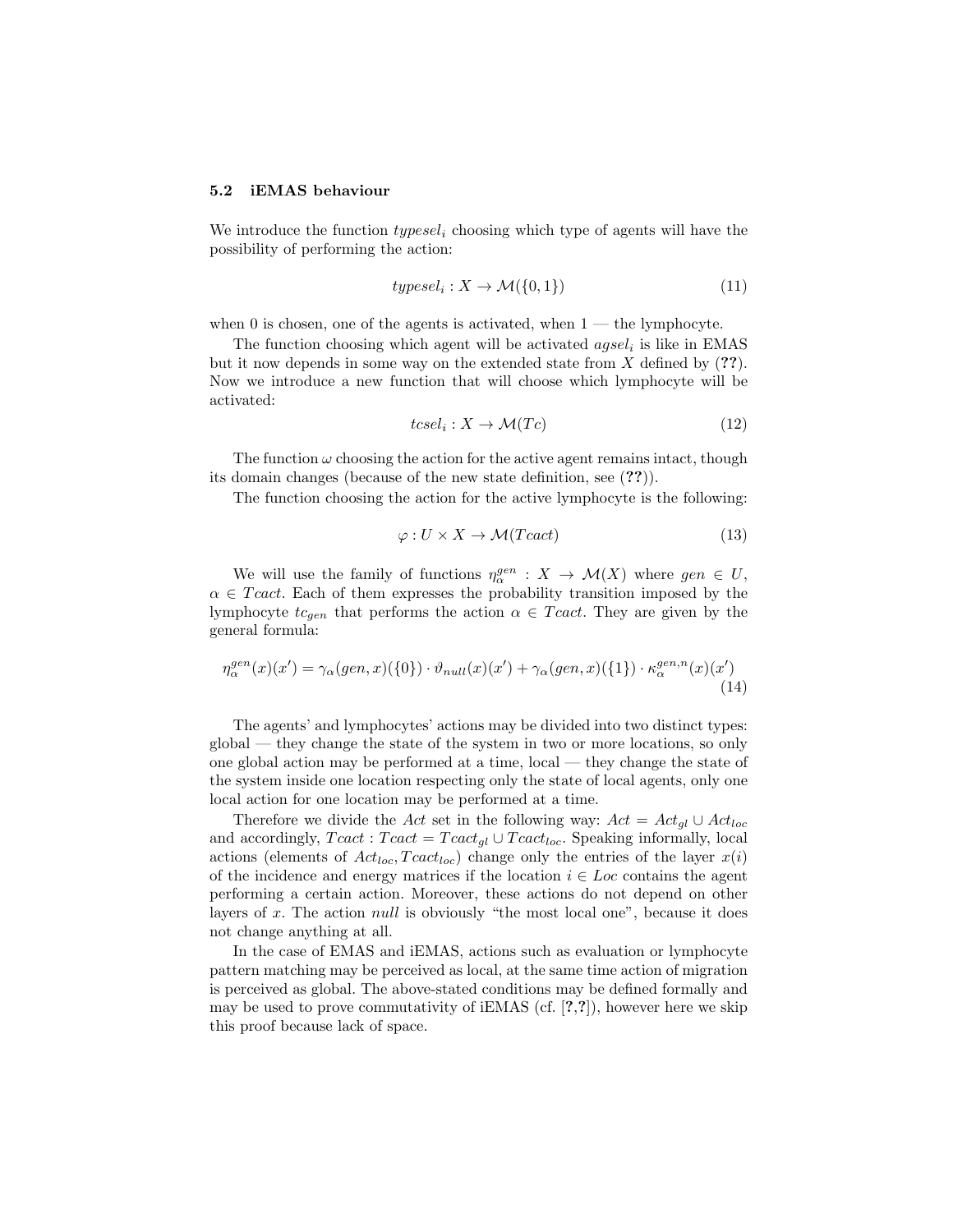## 6 Parallel iEMAS dynamics

At the observable moment at which EMAS takes the state  $x \in X$  all agents in all locations notify their local agents their intent to perform an action, all local agents choose an agent with the distribution given by the  $ageel_i(x)$ ,  $i \in Loc$ function and then notify the master agent of their intent to let perform an action by one of their agents. The master agent chooses the location with the probability distribution given by  $locsel(x)$ .

We extend the model of EMAS dynamics in order to model the behaviour of iEMAS. The probability that in the chosen location  $i \in Loc$  the agent or lymphocyte wants to perform local action is as follows:

$$
\xi_i(x) = \text{typesel}(x)(\{0\}) \sum_{gen \in U} \sum_{n=1}^p (\text{agesel}_i(x)(\{gen, n\})
$$

$$
\omega(\text{gen}, x)(\text{Act}_{loc})) + \text{typesel}(x)(\{1\}) \tag{15}
$$

The probability that the master agent will chose the location with the agent intending to perform the local action is:

$$
\zeta^{loc}(x) = \sum_{i \in Loc} |ocsel(x)(\{i\})\xi_i(x)
$$
\n(16)

of course the probability of choosing the global action by the master agent is:

$$
(1 - \zeta^{loc}(x)) = \zeta^{gl}(x) \tag{17}
$$

If the global action is chosen, the state transition is given by:

$$
\tau^{gl}(x)(x') = \sum_{i \in Loc} (cscel(x)(\{i\}) \cdot \left(\sum_{gen \in U} \sum_{n=1}^{p} agsel(x)(\{gen, n\}) \cdot \left(\sum_{gen \in U} \omega(gen, x)(\{\alpha\}) \cdot \varrho_{\alpha}^{gen, n}(x)(x')\right)\right)
$$
(18)

Let us state the set of action sequences containing at least one local action:

$$
Act_{+1loc} = \left\{ (\alpha_1, ..., \alpha_s) \in (Act \cup Tcat)^s; \atop \sum_{i=1}^s [\alpha_i \in (Act_{loc} \cup Tcat)] > 0 \right\}
$$
 (19)

The probability that in *i*-th location the agent  $ag_{gen_i,n_i}$  or the lymphocyte  $tc_{\widetilde{gen}_i}$  chooses the action  $\alpha_i$  is given by:

$$
\mu_{\alpha_i, gen_i, n_i, \widetilde{gen}_i}(x) = typesel(x)(\{0\}) \cdot agsel_i(x)(\{gen_i, n_i\}) \omega(gen_i, x)(\{\alpha_i\}) + typesel(x)(\{1\})tcsel_i(x)(\{\widetilde{gen}_i\}) \varphi(\widetilde{gen}_i, x)(\{\alpha_i\})
$$
\n(20)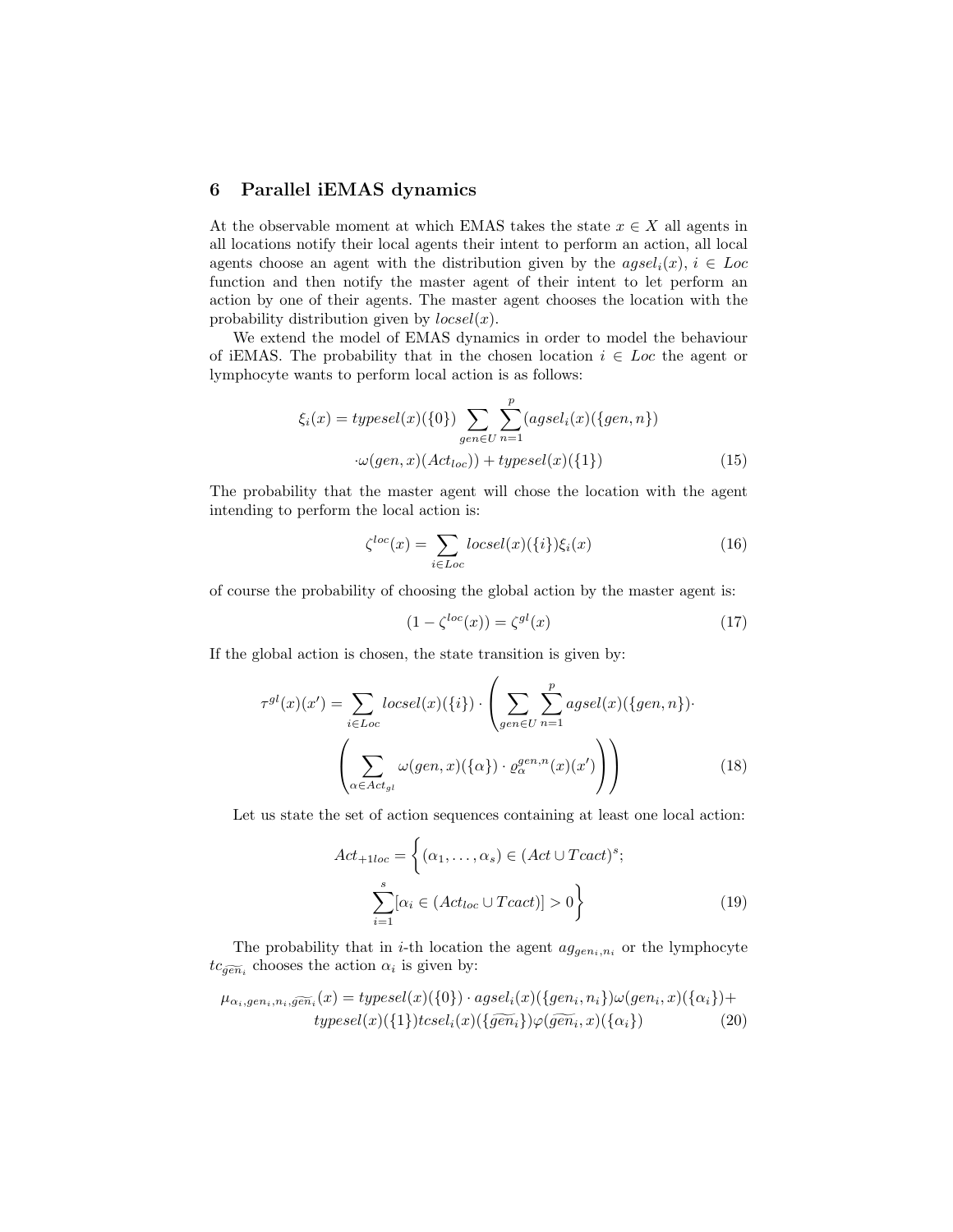Let us define a multi-index:

$$
ind = (\alpha_1, \dots, \alpha_s; (gen_1, n_1), \dots, (gen_s, n_s); \quad (\widetilde{gen_1}), \dots, (\widetilde{gen_s}) )
$$
  

$$
\in IND = (Act \cup Tcat)^s \times (U \times \{1, \dots, p\})^s \times U^s
$$
 (21)

the probability that in consecutive locations agents  $ag_{gen_i,n_i}$  or lymphocytes  $tc_{\widetilde{gen}_i}$  will choose the actions  $\alpha_i$  is given by:

$$
\mu_{ind}(x) = \prod_{i=1}^{s} \mu_{\alpha_i, gen_i, n_i, \widetilde{gen}_i}(x). \tag{22}
$$

Transition function for parallel system is following:

$$
\tau^{loc}(x)(x') = \sum_{(\alpha_1,\ldots,\alpha_s)\in Act_{+1loc} \text{ }ind \in IND} \mu_{ind}(x)(\pi_1^{ind}(x)\circ,\ldots,\circ \pi_s^{ind}(x))(x')
$$
\n(23)

where  $\pi_i$  is defined as:

$$
\pi_i^{ind}(x) = \begin{cases}\n\varrho_{\alpha_i}^{gen_i, n_i}(x), \alpha_i \in \text{Act}_{loc} \\
\eta_{\alpha_i}^{gen_i}(x), \quad \alpha_i \in \text{T}cact \\
\vartheta_{null}, \qquad \alpha_i \in \text{Act}_{gl}\n\end{cases} \tag{24}
$$

The value of  $(\pi_1^{ind}(x) \circ, \ldots, \circ \pi_s^{ind}(x))(x')$  does not depend on the composition order, because transition functions associated with local actions commutate pairwise (see ??) . Finally, we may derive the following observation.

**Observation 1** The probability transition function for the parallel iEMAS model is given by the formula

$$
\tau(x)(x') = \zeta^{gl}(x)\tau^{gl}(x)(x') + \zeta^{loc}(x)\tau^{loc}(x)(x')
$$
\n(25)

and formulas  $(??) - (??)$ .

**Observation 2** The stochastic state transition of iEMAS given by formula  $(??)$ satisfies the Markov condition.

Proof. All transition functions and probability distributions given by formulas (??)–(??) depend only on the current state of the system, which motivates the Markovian features of the transition function  $\tau$  given by (??). The transition functions do not depend on the number of step at which is applied what motivates the stationarity of the chain.

## 7 iEMAS ergodicity proof draft

In this section we present a draft of a proof of the ergodicity feature for the Markov chain describing the behaviour of iEMAS.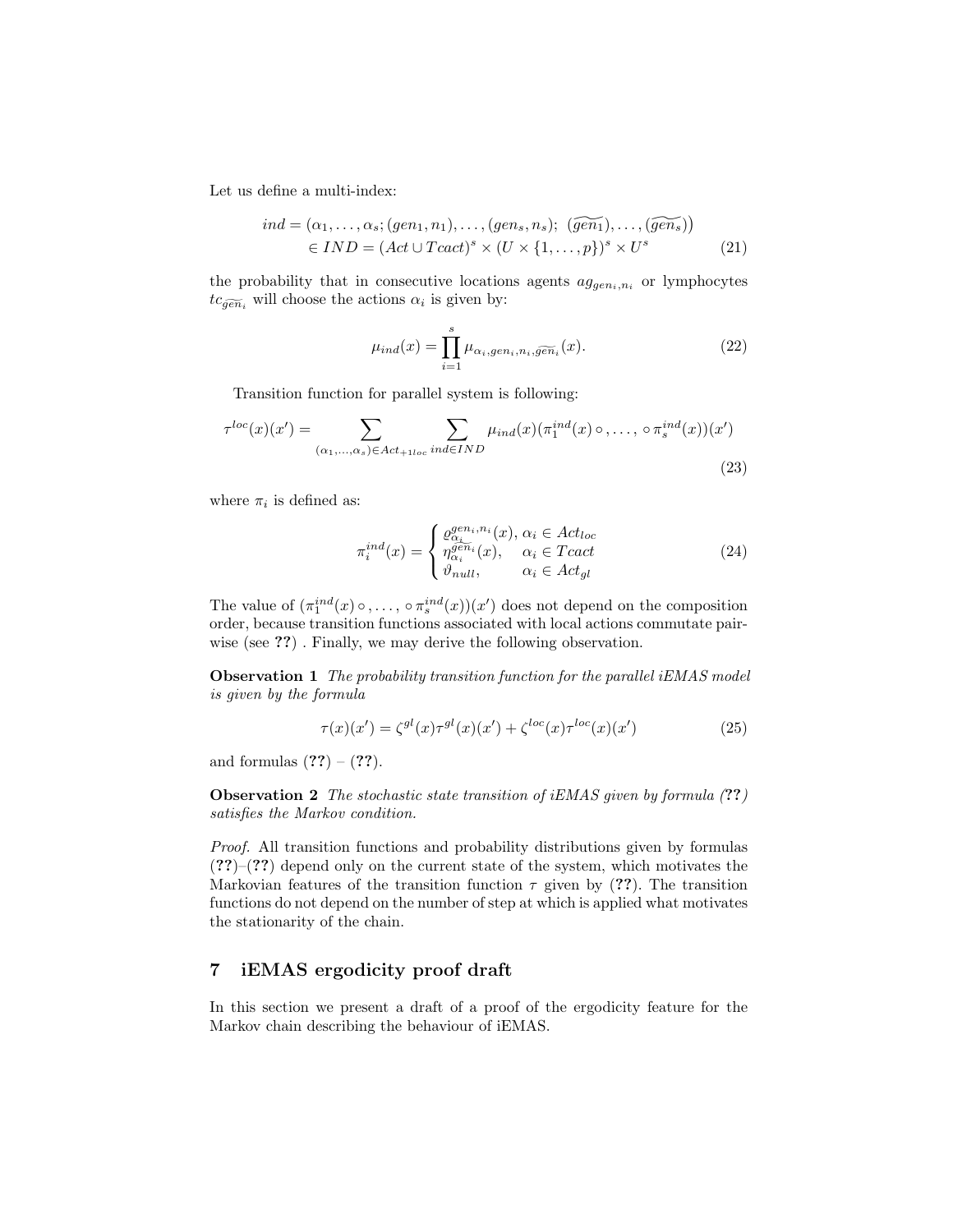Theorem 1. Assume that the following assumptions hold.

- 1. The migration energy threshold is lower than the total energy divided by the number of locations  $e_{migr} < \frac{1}{s}$ . This assumption ensures that there will be at least one location in the system in which an agent is capable of performing migration (by gathering enough energy from its neighbors).
- 2. The quantum of energy is lower than or equal to the total energy divided by the maximum number of agents that may be present in the system  $\Delta e \leq$  $\frac{1}{\sum_{i=1}^{s} q_i}$  . This assumption allows to achieve a maximal population of agents in the system.
- 3. Reproduction (cloning) energy is lower than two energy quanta  $e_{repr} \leq 2\Delta e$ .
- 4. The amount of energy passed from parent to the child during cloning action is equal to  $\Delta e$  (so  $n_1 = 1$ ).
- 5. The maximum number of agents on every location is greater than one,  $q_i >$  $1, i = 1, \ldots, s.$
- 6. Locations are totally connected, i.e.  $Top = Loc^2$ .
- 7. Each active agent can be selected by its local agent with strictly positive probability.
- 8. The families of probability distributions being the parameters of EMAS have uniform, strictly positive lower bounds.

Then the Markov chain modeling iEMAS (see equation  $(??)$ ) is irreducible, i.e. all its states communicate.

In order to prove the Theorem ??, it is enough to show that the passage from  $x_b$  to  $x_e$  (two arbitrarily chosen states from X) may be performed in a finite number of steps with probability strictly greater then zero.

Let us consider the following sequence of stages.

- Stage 0: In every location in parallel: If the location is full, an agent is chosen, and it performs sequentially evaluation action with one of its neighbors in order to remove it (to make possible incoming migration from any other location, in case this location is full). After removing one of its neighbors the agent tries to perform any global action, e.g., migration (and fails), until the end of the stage. Otherwise, the trivial null state transition is performed. Final state of the Stage 0 is denoted by  $x_{0e}$ .
- Stage 1 a: One location is chosen, at which the sum of agents' energy exceeds the migration threshold in the state  $x_{0e}$  (based on assumption 1 of Theorem ?? there must be at least one). Then one agent from this location  $ag_{gen_1,n_1}$  (possibly possessing the largest energy in the state  $x_{0e}$ ) is chosen. This agent performs a sequence of evaluation actions in order to gather all energy from all its neighbors, finally removing them from the system (by bringing their energy to zero).
- Stage 1 b: If there are any lymphocytes on the current location, they perform killing action, one by one, on the agent  $ag_{gen_1,n_1}$ , failing to remove it from the system, until all lymphocytes are removed. In the end, only one agent is present in the location.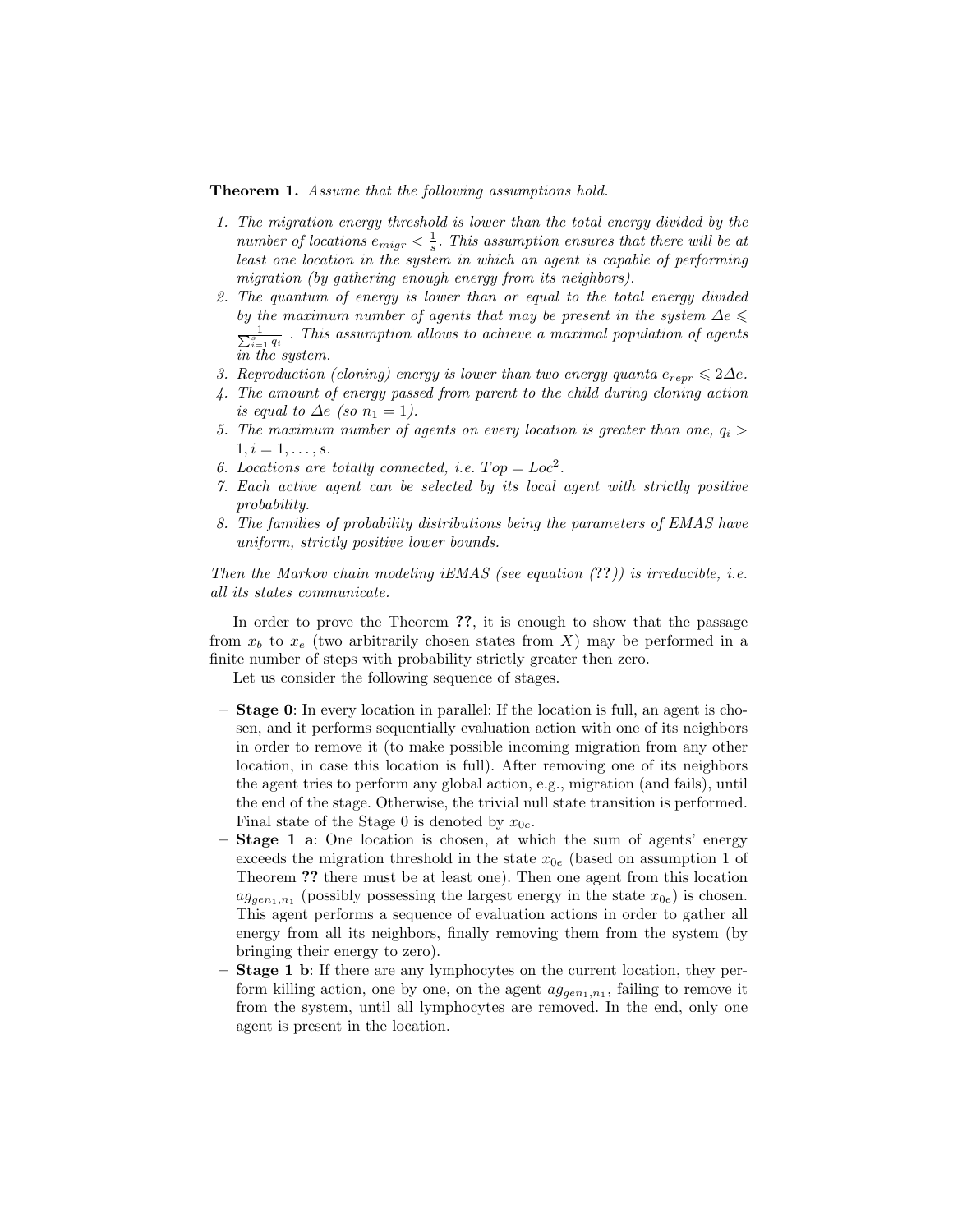- Stage 1 c: Now this agent begins the first migration round in order to visit all locations and to remove the agents (overtaking their energy by performing multiple *get* actions) and remove all lymphocytes. This round is finished at location  $i_1$ . Now, agent  $ag_{gen_1,n_1}$  possesses the total energy of the system which equals 1. Final state of the Stage 1 is denoted by  $x_{1e}$ . Note, that the state matrix has only one positive entry  $x_{1e}(i_1,gen_1, n_1) = 1$ .
- Stage 2 a: The agent performs cloning action producing one of the agents  $(ag_{gen_2,n_2})$  that will be present on the location  $i_2$ , one of the locations in the state  $x_e$  containing total energy greater than the migration threshold. Now it passes all of its energy to this newly produced agent, finally being removed from the system. The purpose of the Stage 2 is to ensure that the agent recreating the population at the last location  $i_2$  will be one of the agents present on this location in the state  $x_e$ . Otherwise if  $i_2$  is full in the state  $x_e$ ,  $ag_{gen_1,n_1}$  could not recreate this population. If  $ag_{gen_1,n_1}$  is active at the location  $i_2$  at the state  $x_e$  (i.e.  $x_e(i_2, gen_1, n_1) > 0$ ), the Stage 2 may be omitted (in this case  $ag_{gen_1,n_1}$  takes the role of  $ag_{gen_2,n_2}$  in the following stages).
- **Stage 3:** Next, the agent  $ag_{gen_2,n_2}$  begins the second migration round (starting migration from the location  $i_1$ ) visiting all locations. In every visited location it performs cloning action producing one of the agents that will be present on this location in the state  $x_e$ . The cloned agent on each nonempty location (denoted by  $ag_{gen_i^{first}, n_i^{first}}$ ) will receive the total energy that should be assigned to its location, by the sequence of evaluation actions. The agent finishes the migration after recreating the population on the location  $i_2$  (one of the islands containing a total energy in the state  $x_e$  greater than the migration threshold).
- Stage 4 a: In the system, the following sequence of actions assigned with the consecutive locations labeled by  $i \in Loc$ , non empty in the state  $x_e$ , is performed: every agent  $ag_{gen_i^{first}, n_i^{first}}$  perform a cloning action to produce an agent with the genotype of one of lymphocytes existing in the location in the state  $x_e$ . Now it performs a sequence of evaluation action to remove the agent (and the appropriate lymphocyte is performed). The lymphocyte performs a sequence of energy lowering actions to adjust its energy to the level observed in the state  $x_e$ . This is repeated until all the lymphocytes present in  $x_e$  are recreated.
- **Stage 4 b:** In the system, the following sequence of actions assigned with the consecutive locations labeled by  $i \in Loc$ , non empty in the state  $x_e$ , is performed: every agent  $ag_{gen_i^{first}, n_i^{first}}$  performs a sequence of cloning actions, recreating the population of agents on its location in the state  $x_e$ .
- **Stage 5**: In every location in parallel: agent  $ag_{gen_i^{first}, n_i^{first}}$  performs a sequence of evaluation actions with its neighbors in order to pass to them a sufficient amount of energy, required in the state  $x_e$ .

In the extended version of this paper we will show that every of aforementioned stages requires performing at most finite number of Markov chain steps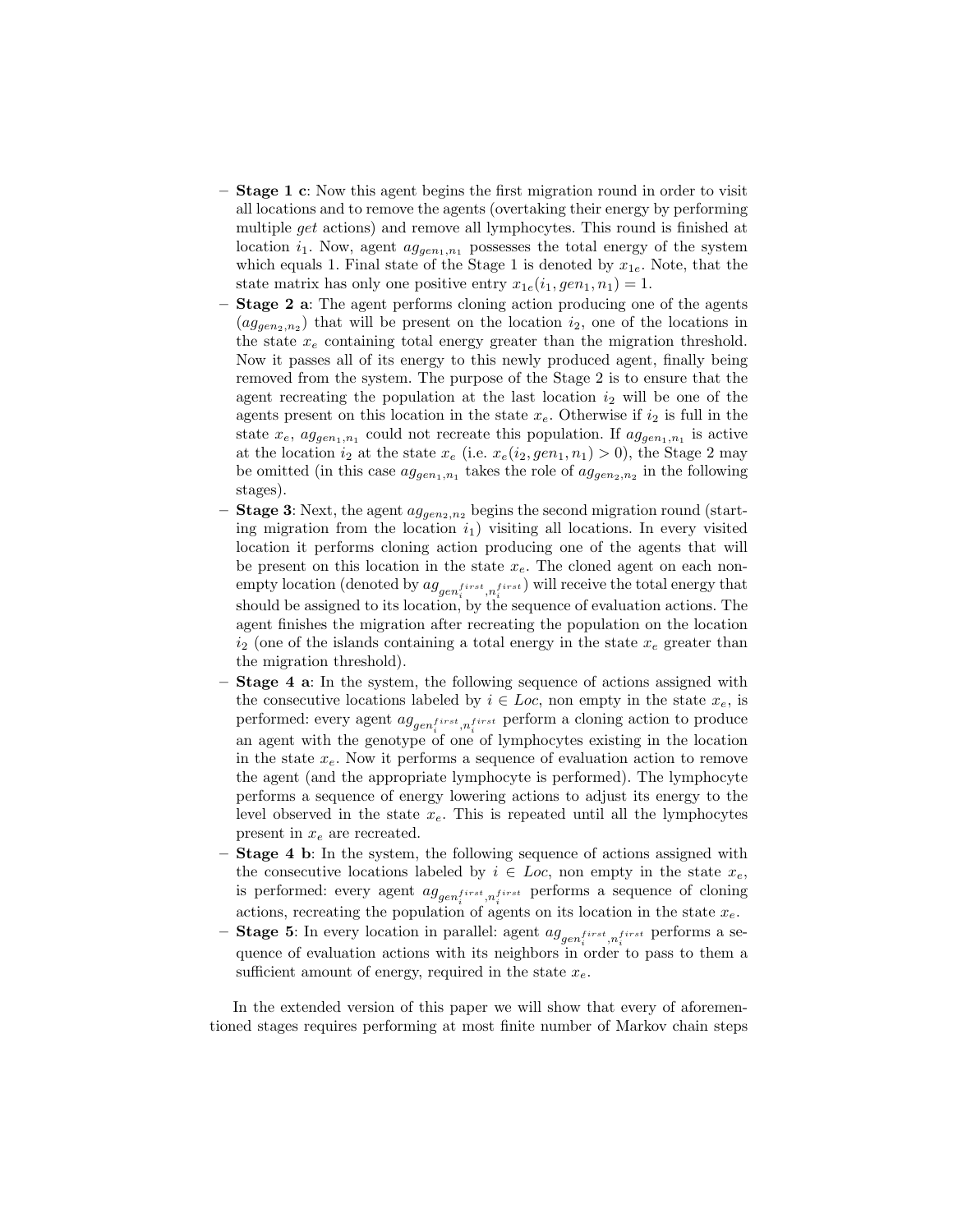by estimating their upper bounds. Moreover, we will show, that every aforementioned sequences have non-zero probabilities by estimating its lower bounds.

Theorem ?? leads us straightforwardly to the statement that every possible state of iEMAS is reachable (with positive probability) after performing a finite sequence of transitions independently on the initial population. We can reformulate such a conclusion in the following corollary.

Corollary 1. All states containing the extrema are reachable from an arbitrary initial state. Thus iEMAS satisfies asymptotic guarantee of success in the sense of  $[?, ?, ?]$ .

The following theorem shows an additional feature of the considered Markov chain.

Theorem 2. If the assumptions of Theorem ?? hold, then the Markov chain modeling EMAS is aperiodic.

Proof. Let us consider a state of the chain such that every location contains a single computational agent only. In this case let us assume that each agent chooses evaluation as its next action. Because all agents have chosen local actions, the master agent will allow them all to perform their actions, however the absence of neighbors will force all the agents to perform the trivial (i.e. null) action. The transition probability function is then the s-fold composition of  $\vartheta_{null}$ . Therefore in this case the system will return to the same state in one step. The probability of such transition is greater than zero. It means that the considered state is aperiodic. Our chain is irreducible (see Theorem ??) and therefore it has only one class of states, the whole state space, which obviously contains the considered aperiodic state. On the other hand, from Theorem 2.2 of [?] we know that aperiodicity is a state class property. In our case it means that all states of EMAS are aperiodic, which concludes the proof.

The following corollary is a consequence of Theorems ?? and ??.

Corollary 2. The Markov chain modeling EMAS is ergodic.

Remark 1. It is worth noticing that the Markov chain (??) is ergodic in a strong sense (not only irreducible, but also aperiodic). Such chains are quite often called *regular* (see e.g.  $[?]$ ).

Because the space of states  $X$  is finite we may introduce the probability transition matrix:

$$
Q = \{\tau(x)(y)\}, \ x, y \in X \tag{26}
$$

where  $\tau$  is the iEMAS probability transition function — see Eq. (??). The Markov chain describing the iEMAS dynamics is a sequence of random variables (or, equivalently, probability distributions)  $\{\xi_t\} \subset \mathcal{M}(X), t = 0, 1, \ldots$  where  $\xi_0$ should be a given initial probability distribution. Of course we have that

$$
\xi_{t+1} = Q \cdot \xi_t, \ t = 0, 1, \dots \tag{27}
$$